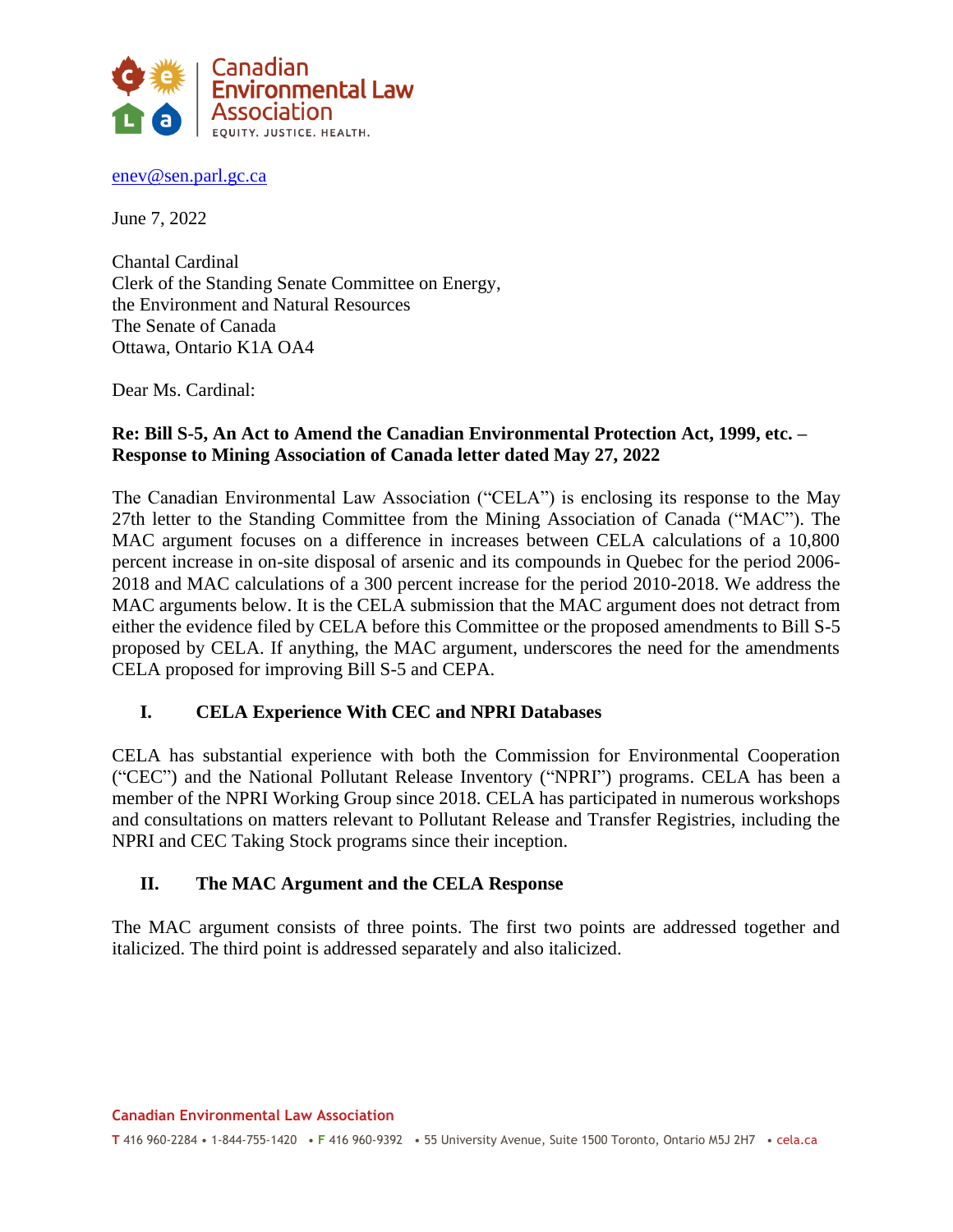## **A. CEC vs. NPRI Data and Time-Period For Data Assessment**

## **1. The MAC Argument**

*1 - MAC argues that CELA used CEC numbers but should have used corrected NPRI numbers, the latter being much lower (6-fold lower) for on-site disposal of arsenic compounds in Quebec – approximately 14 million kg (NPRI) as opposed to 85 million kg (CEC) in reporting year 2018.*

*2 - MAC also argues that CELA used the wrong time period because NPRI reporting thresholds and rules changed in 2009. MAC suggests that the period 2010-2018 is preferable which produces only a 3-fold increase and is said to be a function of expanding gold mining activity in Quebec.*

## **2. The CELA Response**

With respect to MAC point 1, above, the MAC letter does not dispute the accuracy of the CEC estimate of a 49 percent increase in on-site air emissions of arsenic in Quebec for the period 2006- 2018. A 49 percent increase in emissions of such a substance<sup>1</sup> is hardly a sign of progress in preventing pollution and protecting human health and the environment from arsenic, a CEPA Schedule 1 toxic substance.

With respect to MAC point 2, above, a 3-fold or 300 percent increase in on-site disposal of arsenic and its compounds for even the reduced period MAC prefers to examine (2010-2018) is hardly acceptable either. Arsenic is one of the deadliest substances on the planet. Even if arsenic increases to on-site disposal in Quebec are not in excess of 10,000 percent as otherwise reported by the CEC based on information the agency obtained from the NPRI, apparently later corrected by the latter, increases in the hundreds of percent as identified in MAC's estimates, should still be a clarion call to reduce, not increase, releases of such a substance to on-site disposal and land.

Moreover, there is reason to doubt that the use of 2010 as the base year preferred by MAC is appropriate for assessing changes over time. MAC too readily dismisses reliance on NPRI data from 2006-2009 and, in doing so, dramatically diminishes the full impact of increases in on-site disposal of arsenic over time from 2006 up to 2018. Contrary to the MAC suggestion at page 2 of its letter that CELA (and the CEC) should not have chosen 2006 as the base year, CELA submits that MAC's choice of 2010 as the base year is not warranted.

Part of the problem with the MAC analysis is that it does not discuss the impetus for the federal government 2009 change in reporting rules for on-site disposal. The changes occurred because of a 2009 Federal Court judgment, *Great Lakes United v. Canada (Minister of the Environment)*, 2009 FC 408, 2 FCR 515, which held that the federal government was not requiring mining industry reporting to the NPRI of on-site waste rock storage areas ("WRSAs") and tailings impoundment areas ("TIAs") data as required under CEPA. The effect of this non-reporting was to under-estimate actual levels of substances like arsenic being deposited in such on-site facilities

<sup>&</sup>lt;sup>1</sup> The International Agency for Research on Cancer (IARC) has classified arsenic and arsenic compounds as carcinogenic to humans and has also stated that arsenic in drinking water is carcinogenic to humans (See World Health Organization, *Arsenic Fact Sheet* (15 February 2018). Arsenic can enter the environment through metal production, such as gold and base metal mining (See Government of Canada, *Arsenic in Drinking Water* (14 December 2006).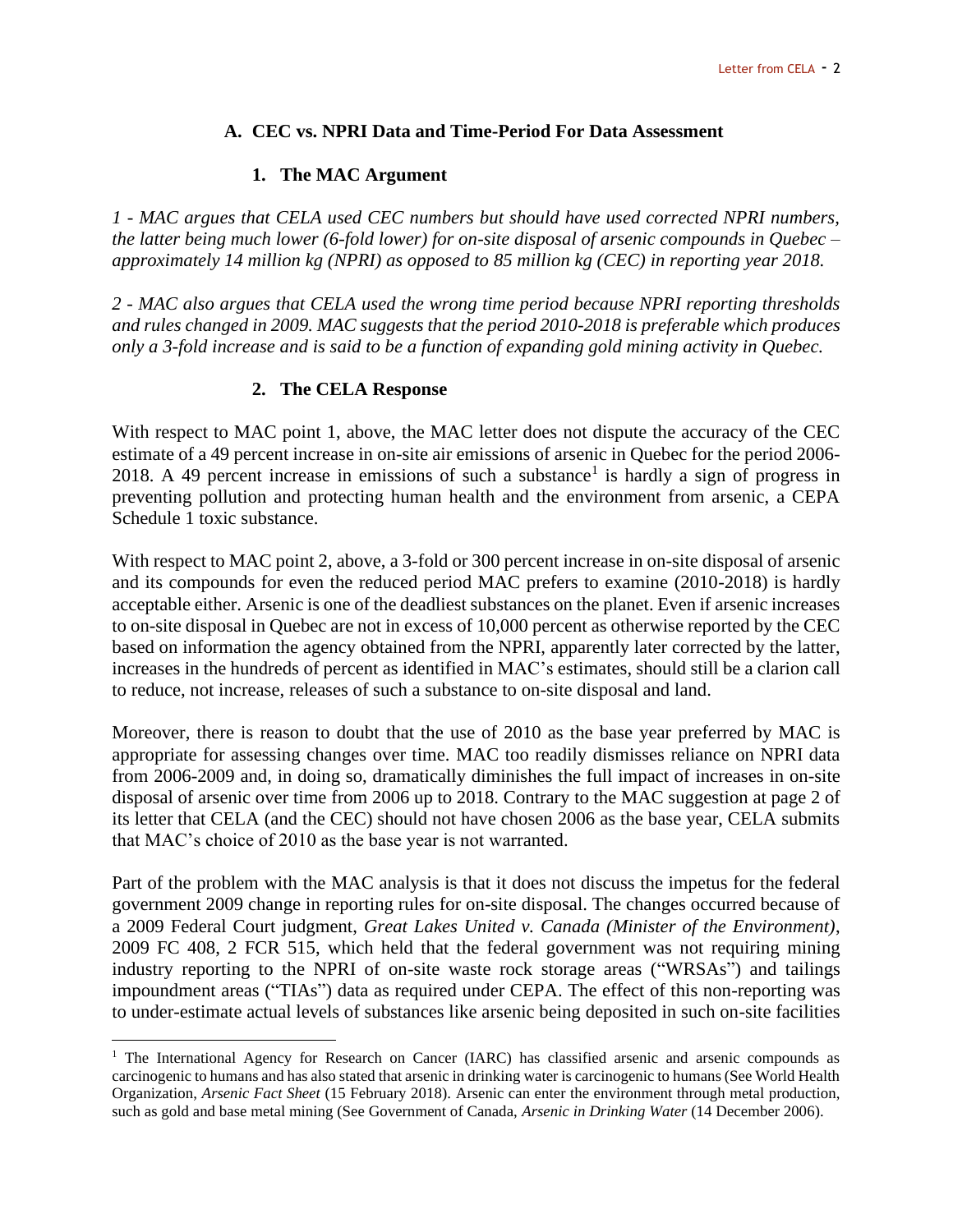and potentially getting into the environment. As the Federal Court noted, the fact that TIAs and WRSAs are on-site does not prevent the release of pollutants into the environment (para 184 of the judgment); a finding that the Mount Polley tailings dam disaster several years later tragically demonstrated.<sup>2</sup> As a result, for decades mining industry environmental performance looked better than it actually was for arsenic and all other CEPA Schedule 1 substances associated with the mining industry because of the failure of the federal government to require reporting of on-site disposal despite the plain language of the Act.

In this regard, the Federal Court in *Great Lakes United*: (1) found that the Minister "erred in his interpretation of…CEPA as not requiring him to provide pollutant release information to the public through the NPRI in relation to releases and transfers to [TIAs] and [WRSAs] by mining facilities in 2006 and subsequent years"; and (2) issued an order directing the Minister to "publish pollutant release information to the public through the NPRI in relation to releases and transfers to [TIAs] and [WRSAs] by mining facilities for the 2006 and subsequent reporting years in accordance with sections 48 and 50 of...CEPA" (Orders 1 and 2 in judgment following paragraph 244).

To this Federal Court ruling should also be added the subsequent 2009 compliance with the ruling by the federal government via notice in the *Canada Gazette*, which specifically required the retroactive mining industry reporting to 2006 of arsenic contained in waste rock if the arsenic concentration was above a certain concentration<sup>3</sup>.

The MAC letter raises all sorts of rationale for why mining companies might not have been able to meet the applicable requirements of the government notice. However, the simple fact of the matter is that the Federal Court ordered the Minister to require retroactive reporting by the mining industry of on-site disposal to 2006, the Minister in turn ordered the mining industry to comply, and we have NPRI-CEC data for the 2006-2009 period that are in accord, which MAC, nonetheless, suggests should be ignored for the purpose of evaluating trends.

In CELA's submission, MAC's speculation about the difficulty the mining industry might have had in complying with the reporting requirements is not evidence that the industry did not in fact comply, or that the NPRI Quebec data for 2006-2009 is not to be relied upon for purposes of establishing trends. Indeed, a 2013 Environment Canada report covering the 2008 reporting year stated that: "New reporting requirements for tailings and waste rock were put in place in 2009, applying retroactively to 2006 for certain types of mining operations. Most mining operations subject to the tailings and waste rock requirements for 2008 reported, as required".<sup>4</sup>

<sup>&</sup>lt;sup>2</sup> A 2014 tailings impoundment failure at the Mount Polley gold and copper mine in British Columbia released approximately 25 million cubic meters of contaminated water and waste containing arsenic, copper, lead, and other heavy metals into two lakes and a creek. See Patrick Byrne, et al "The long-term environmental impacts of the Mount Polley mine tailings spill, British Columbia" EGU General Assembly 2015, held 12-17 April 2015, Vienna, Austria, 2015EGUGA.17.6241B; and Winston Szeto, "Ecological impact of Mount Polley mine disaster confirmed by new study", *CBC News* (25 May 2022) (research showing higher levels of metals in invertebrates taken from Polley and Quesnel Lakes).

<sup>3</sup> *Canada Gazette*, Part I, Vol. 143, No. 49 (December 5, 2009) at pages 3550-3593, Schedule 3, paragraphs 1, 4(3), 6 and explanatory note at page 3576.

<sup>4</sup> Environment Canada, Science and Technology Branch Science and Risk Assessment Directorate, *National Pollutant Release Inventory Sector Coverage Study for the 2008 Reporting Year* (2013) at 50.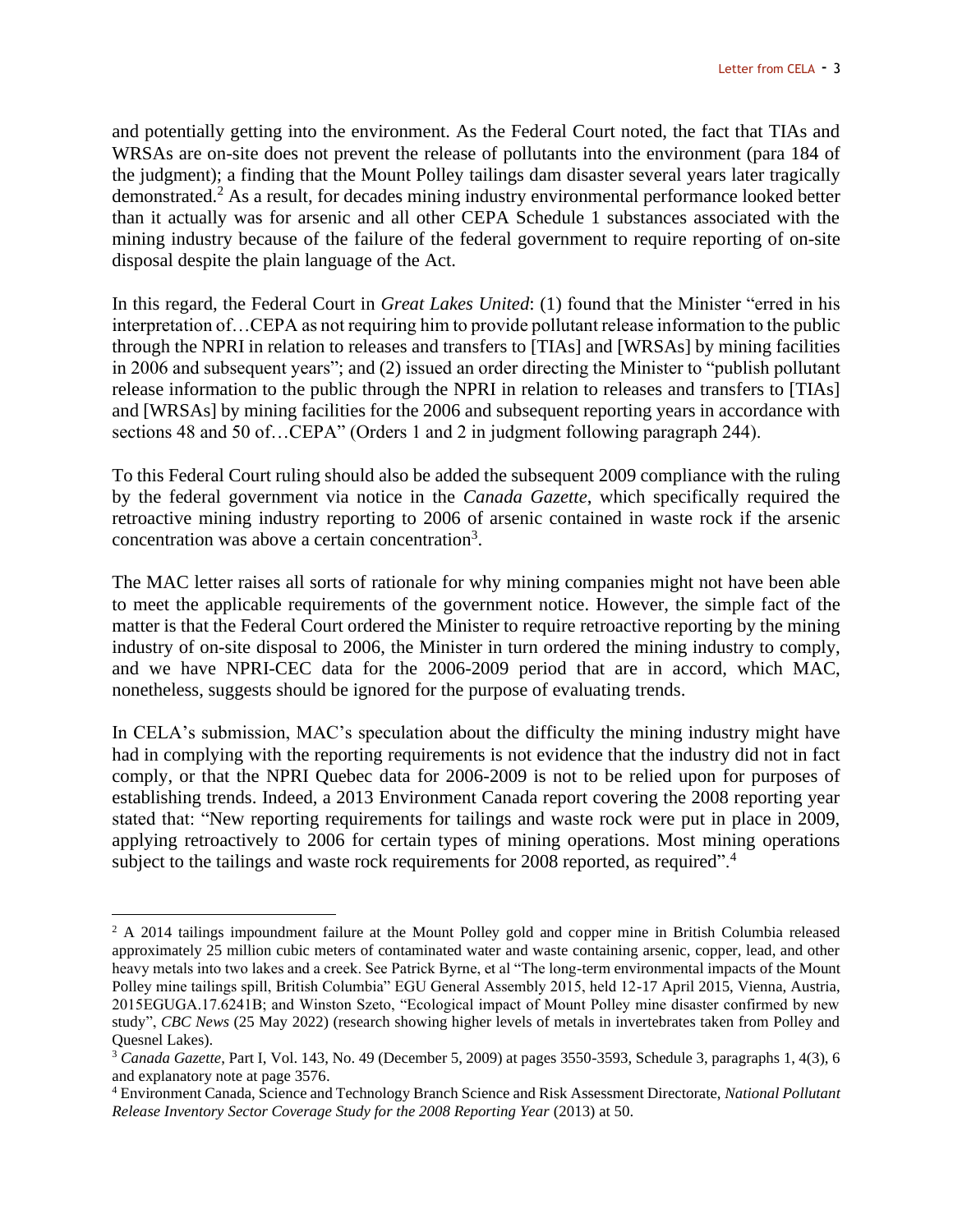Table 1, below, shows that inclusion of corrected NPRI-only Quebec data for on-site disposal/land release of arsenic and its compounds for the 2006-2009 period results in an increase of such deposits to over 1700 percent by 2018 from the 2006 base year compared to the 300 percent increase MAC relies on for the 2010-2018 period:

| $2000 - 2010$ |                      |
|---------------|----------------------|
| Year          | <b>Quantity (kg)</b> |
| 2006          | 778,410.98           |
| 2007          | 2,627,429.58         |
| 2008          | 3,262,172.2          |
| 2009          | 3,760,721.95         |
| 2010          | 4,429,188.30         |
| 2011          | 4,312,594.31         |
| 2012          | 4,030,207.91         |
| 2013          | 5,914,789.77         |
| 2014          | 7,345,790.06         |
| 2015          | 13,935,874.69        |
| 2016          | 12,393,903.14        |
| 2017          | 13,599,219.46        |
| 2018          | 14,133,069.6         |

**Table 1: On-Site Disposal / Land Release of Arsenic and its Compounds in Quebec, 2006-2018**

Table 1 shows that the increase in on-site disposal / land release of arsenic and its compounds in Quebec for the period 2006-2018 was 13,354,658.62 kilograms; a **percentage increase of 1715.63 percent.**

Furthermore, according to the latest NPRI data, on-site disposal/land release of arsenic and its compounds in Quebec continued to increase by a further 1 million kg over the previous year in each of 2019 and 2020, (roughly a 7 percent increase in each of those 2 years). This is reflected in Table 2, below:

|           | Table 2: On-Site Disposal / Land Release of Arsenic and its Compounds in Quebec, |  |
|-----------|----------------------------------------------------------------------------------|--|
| 2019-2020 |                                                                                  |  |
| Year      | <b>Quantity</b> (kg)                                                             |  |

| Source: National Pollutant Release Inventory Environment and Climate Change Canada |               |
|------------------------------------------------------------------------------------|---------------|
| 2020                                                                               | 16,086,085.49 |
| 2019                                                                               | 15.826.752.74 |
|                                                                                    |               |

**Source: National Pollutant Release Inventory, Environment and Climate Change Canada, 2019-2020**

Table 2 shows that with the increase in on-site disposal / land release of arsenic and its compounds in Quebec for the period 2019-2020 of a further 1,953,016 kilograms over 2018; the **percentage increase since 2006 rose to 1966.53 percent.** Such a percentage increase may not be as astounding as a 10,000 percent increase, but it is still astounding.

The significant arsenic increases in Quebec are in part a function of the failure of the federal government to systematically implement either pollution prevention under Part 4 or pollution

**Source: National Pollutant Release Inventory, Environment and Climate Change Canada, 2006-2018**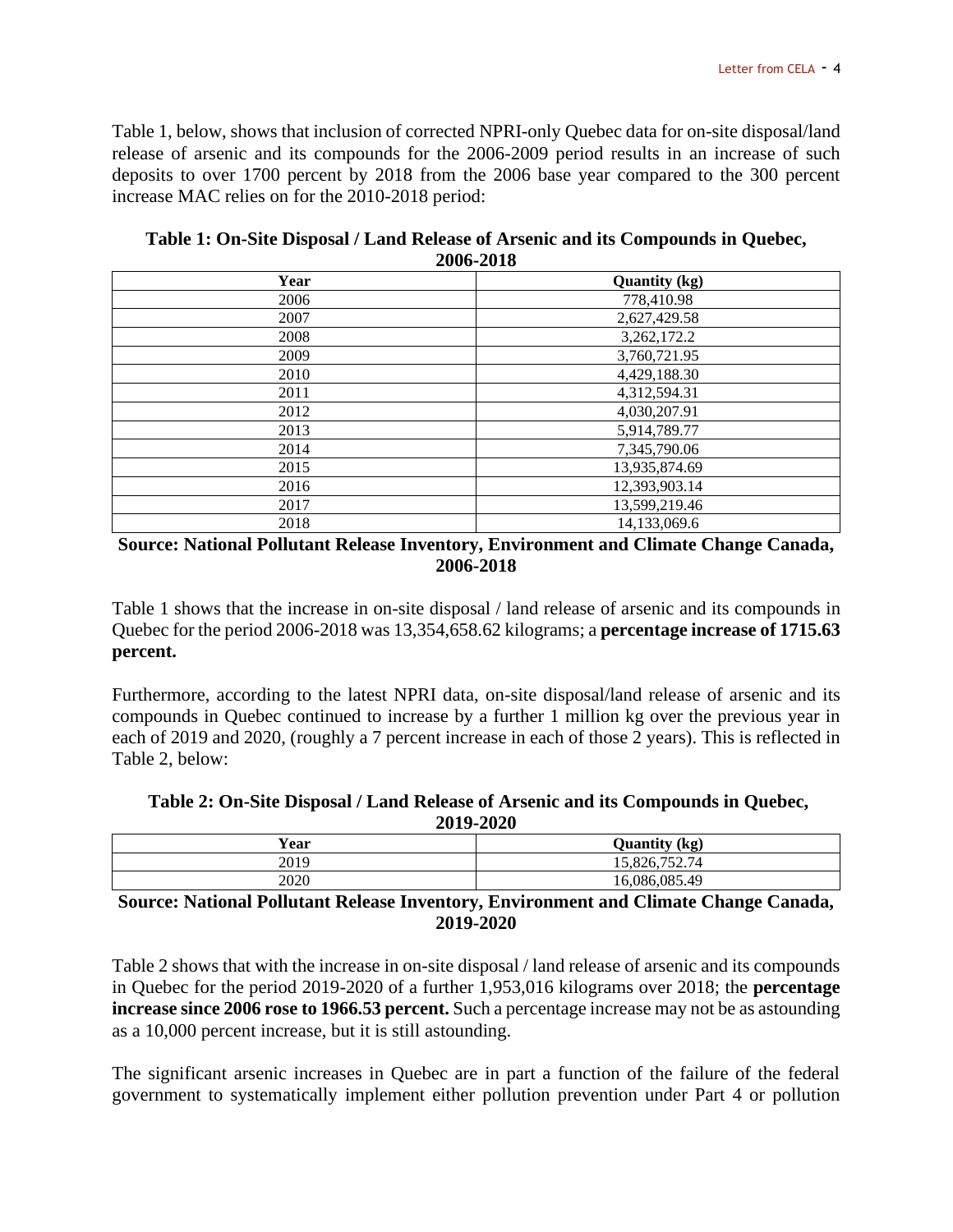control under Part 5 of CEPA for this Schedule 1 toxic substance associated with the mining industry. For example:

- A review of the 2018 NPRI report showed that only 22 percent of mining operations in Quebec had a pollution prevention plan under Part 4 of CEPA;<sup>5</sup> and
- As of March 2016, according to a federal government document provided to Parliament for the current CEPA review, there were few, if any, enforceable pollution control measures specific to arsenic under Part 5 of CEPA, the bulk of federal measures being either non-enforceable codes of practice or guidelines. The document also shows that the only pollution prevention plans relevant to arsenic were finalized in 2006 for base metal smelters and refineries, and 2005 for wood preservation facilities.<sup>6</sup>

Moreover, Canada is already replete with on-site problems involving arsenic that make even the MAC suggested lower Quebec increases concerning, such as:

- the abandoned Giant Yellowknife gold mine in the Northwest Territories, which is currently the repository for 237,000 tonnes of arsenic trioxide for which the Canadian taxpayer will be paying at least \$1 billion for on-site containment to prevent releases to the environment for at least the next 100 years;<sup>7</sup> and
- the NPRI category of on-site disposal, which includes WRSAs and TIAs which can fail with devastating environmental impacts as demonstrated by the 2014 Mount Polley tailings dam failure which released 25 million cubic meters of water contaminated with arsenic and other CEPA Schedule 1 toxic substances into two lakes and a creek in British Columbia.

In the submission of CELA, we can do better under CEPA if we take pollution prevention seriously and amend Bill S-5 accordingly.

# **B. Relevance of On-Site Disposal Data**

### **1. The MAC Argument**

*3 - MAC further argues that data regarding on-site disposal of arsenic and its compounds is not relevant to a discussion of CEPA Schedule 1 substances in commerce or inter-media transfer of such substances.*

### **2. The CELA Response**

With respect to MAC point 3, above, the Federal Court rejected a similar argument in *Great Lakes United*. In that case, the Federal Court made it clear that the fact that TIAs and WRSAs are on-site

<sup>5</sup> Government of Canada, *National Pollutant Release Inventory Data Search* (Search Terms: Disposal Onsite/Quebec/Arsenic/2018).

<sup>6</sup> Environment and Climate Change Canada, *Risk Management Measures Under Federal Laws for Substances Considered Toxic under the Canadian Environmental Protection Act, 1999 – Final and Proposed as of March 2016*.

<sup>7</sup> Northwest Territories Environment and Natural Resources, Giant Mine Remediation Project, undated; and Sara Minogue, "Public hearings into \$1B Giant Mine remediation begin at last", *CBC News* (20 January 2020).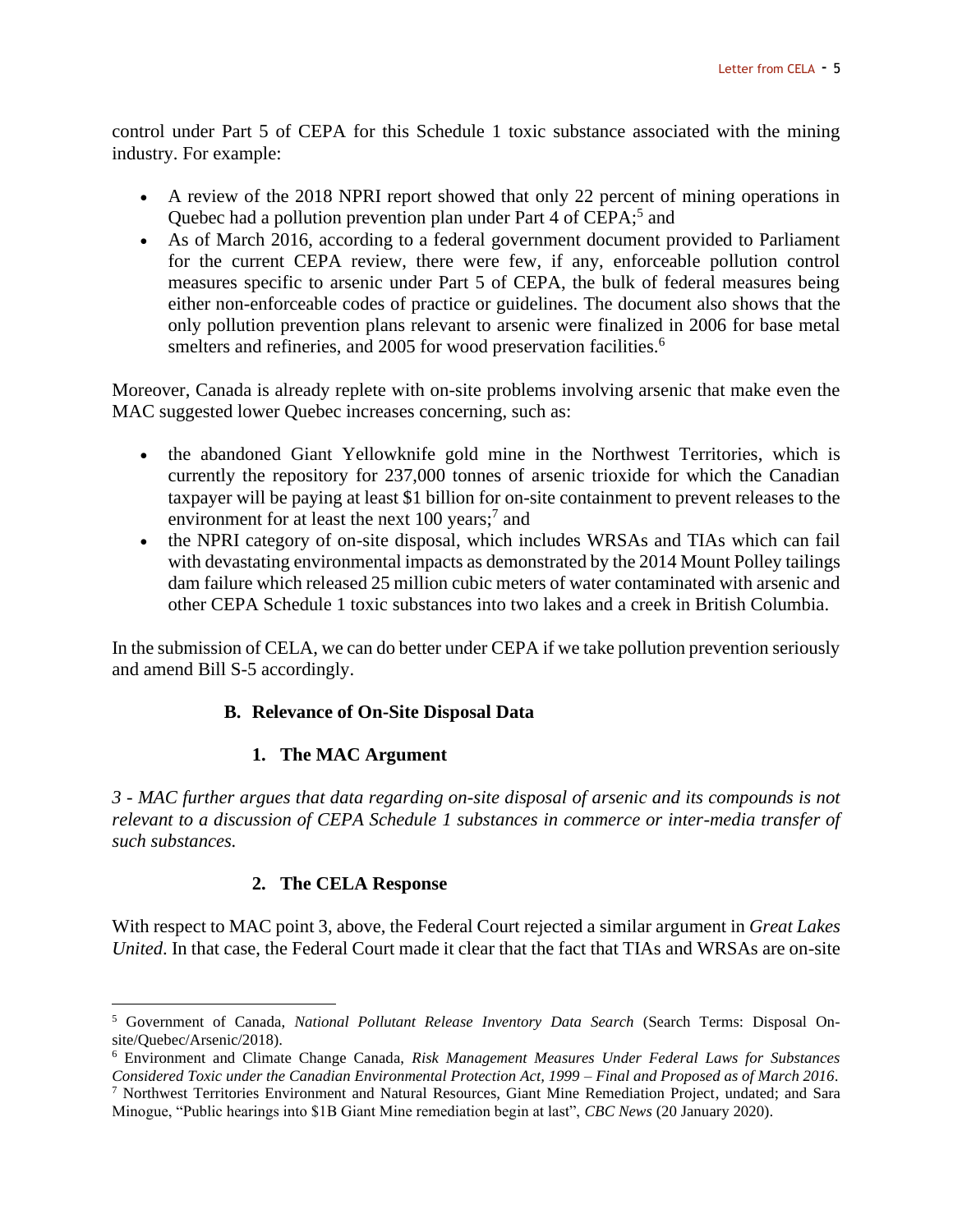does not prevent the release of pollutants into the environment and should be reported upon to the public as part of the NPRI:

"Although TIAs and WRSAs are on-site, I do not see how this prevents some kind of release, in the sense of a deposit, seepage or interaction with air, land and water that is brought about because the natural environment has been transformed by human agency, and human agency has deposited, dumped, poured….materials into TIAs and WRSAs…." [para 184].

"The Minister's approach is the equivalent of granting a sectorial exemption on the reporting of information that stakeholders agree should be reported to the Canadian public. This is not, in my view, reconcilable with the Minister's duties under section 48 or with the scheme and purpose of CEPA" (para 237).

The Mount Polley tailings dam disaster makes it clear that on-site disposal is highly relevant to CEPA Schedule 1 toxic substances. We also note that Table 10 of the 2018 *Taking Stock* report issued by the CEC on releases and transfers of pollutants in the North American mining sector identifies CEPA as a key federal law "regulating pollution from the Canadian mining sector". Table 10 notes further that CEPA "addresses pollution prevention and the protection of the environment and human health and also regulates the use and disposal of toxic substances". The MAC is identified as a source for Table  $10<sup>8</sup>$  The only way a substance can be regulated under Part 4 or Part 5 of CEPA is if it is first placed in the Act's Schedule 1 List of Toxic Substances by the federal cabinet. Once it is in Schedule 1 it is both prudent and necessary to pay attention to on-site disposal of the quantities of such substances placed in TIAs and WRSAs.

In CELA's view, the Federal Court judgment in *Great Lakes United* stands for the proposition that once there has been human manipulation of substances in the environment for industrial or commercial purposes, even if the substance (arsenic) is not what is sought commercially by the manipulator (e.g., gold is), the result of that manipulation is of interest to the public under CEPA. CELA submits further that if the substance poses problems for human health and the environment and is otherwise listed in Schedule 1 then there is all the more reason for concern and scrutiny. The on-site presence of arsenic and its compounds in TIAs and WRSAs poses such risks and, therefore, is of interest to the public, and is within the four corners of the statute. This will particularly be the case under Bill S-5 when considering such matters as hotspots, vulnerable populations, and cumulative effects.

### **III. Summary**

In summary, the federal approach to toxic substances under CEPA is not satisfactory and it has not been improved upon by Bill S-5 for a substance such as arsenic that has been known as the king of poisons since the age of the Roman emperors. Moreover, the situation with arsenic is simply symptomatic of the larger problem of how cancer-causing agents that are Schedule 1 toxic

<sup>8</sup> Commission for Environmental Cooperation, *Taking Stock 15: North American Pollutant Releases and Transfers*  (April 2018) (chapter 2 on North American Mining Sector) Table 10, pages 49 and 76.